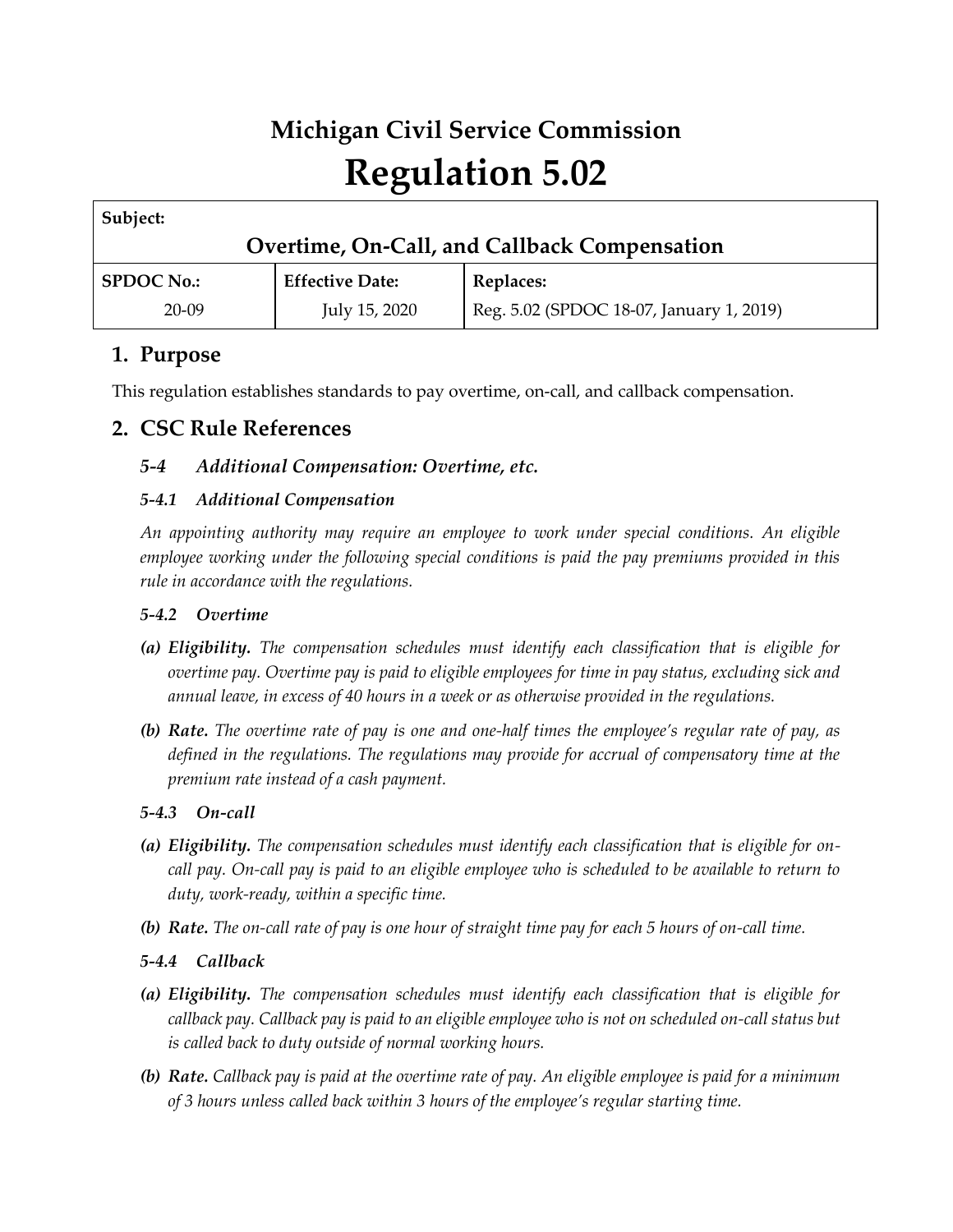# **3. Standards**

### **A. Eligible Employees.**

1. Employees in classifications with an eligibility code of "N" are eligible for overtime. Eligible is represented as "non-exempt" in HRMN. When processing a preauthorized reclassification, an agency shall enter the assigned eligibility code for the new classification level as reported in Section A of the Compensation Plan.

## 2. **Overtime.**

a. **Rate.** The overtime rate is 1.5 times the employee's regular rate. The regular rate is the employee's base pay rate plus any applicable shift premium, special pay premium (e.g., prison rate), on-call, longevity, or other pay, except overtime premium.

#### b. **Basis.**

- (1) Overtime payment is made to eligible employees for time worked in excess of 40 hours in a week, unless another calculation method authorized under federal law is used. Overtime payment is also made as provided in § 3.A.2.d(1) for some schedule changes.
- (2) Premium payment cannot be duplicated or pyramided for the same hours worked.
- (3) Time worked is defined as (a) hours actually spent in pay status, excluding sick, annual, and paid or reimbursed union leave, and (b) travel time required by and at the employer's discretion before, during, or after a regularly scheduled workday.
- (4) All paid leave, except sick, annual, and paid or reimbursed union leave, counts as time worked to compute overtime. Holiday credit counts as time worked in computing weekly (or other longer period authorized under federal law) overtime only. If an employee works on a holiday, premium payment for the first 8 hours worked on the holiday is due and payable only when 40 hours in a week (or other amount authorized under federal law) are exceeded. The employee may, with the employer's approval, take another day in the same period as the holiday.
- (5) Unless otherwise authorized by the state personnel director, a day is defined as a 24-hour period beginning and ending at midnight and a week is defined as a seven-day period beginning Sunday and ending Saturday.
- (6) Unless otherwise authorized by the state personnel director, a biweekly work period consists of 80 hours of work, normally performed on 10 workdays within the 14 consecutive days that coincide with current pay periods. A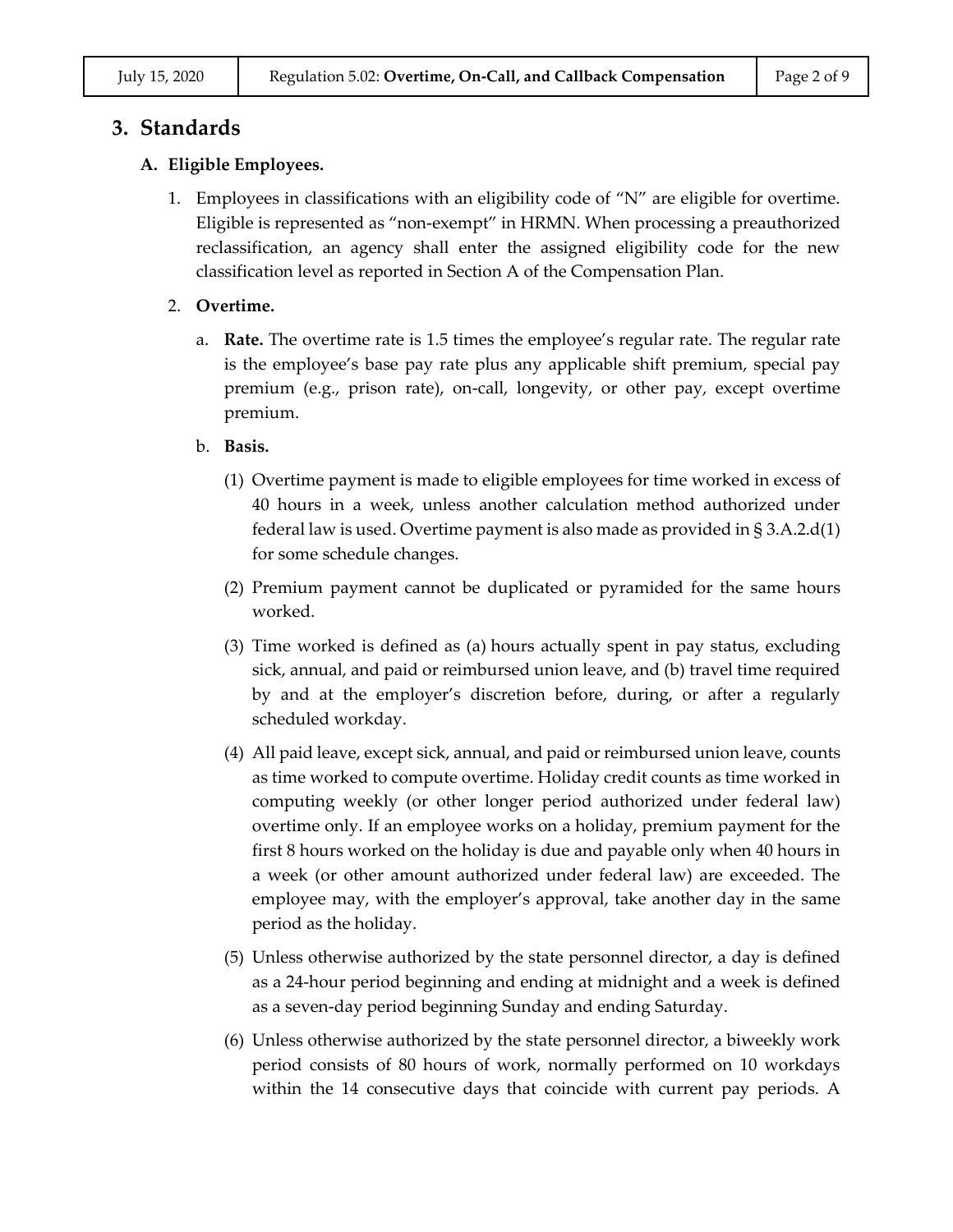biweekly pay period is complete if the actual time worked, plus any paid administrative, annual, sick, paid or reimbursed union, military, or holiday leave equals or exceeds 80 hours.

#### c. **Control.**

- (1) An agency may require an employee to work overtime and shall ensure that an employee does not work unauthorized overtime.
- (2) An agency shall establish written policies to schedule and authorize overtime.
- (3) An agency is responsible for pay for all overtime worked, even if unauthorized, if the agency accepts the benefits of the overtime work.

#### d. **Scheduling.**

- (1) An employee's daily or biweekly work schedule may be changed temporarily.
	- (a) For full-time employees and for less-than-full-time employees with a regular work schedule, an agency shall post or provide notice of an employee's work schedule at least 96 hours before a biweekly work period begins. If the agency does not do so or if the employee's schedule is changed after 96 hours before the work period's start, the employee is eligible for overtime payment for all hours worked outside the employee's noticed work schedule for that pay period. Biweekly posting or notice of work schedule is not required for those with a regular work schedule, unless the regular schedule will change for that pay period or going forward.
	- (b) For noncareer employees, permanent-intermittent employees, or other less-than-full-time employees with variable schedules, an employee qualifies for overtime payment only if otherwise eligible based on the number of hours worked.
- (2) If sufficient notice is available and the state's best interests allow, and considering work assignments and organizational units in the agency, the employer must offer overtime opportunities as equally as practicable among employees who normally perform the assigned duties.
	- (a) An agency's overtime scheduling and equalization standards must be reduced to a work rule, memorandum, policy, or other written document.
	- (b) An agency may measure overtime opportunities based on assignments or hours.
	- (c) An employee who declines to work offered voluntary overtime is counted as having worked in determining equalization.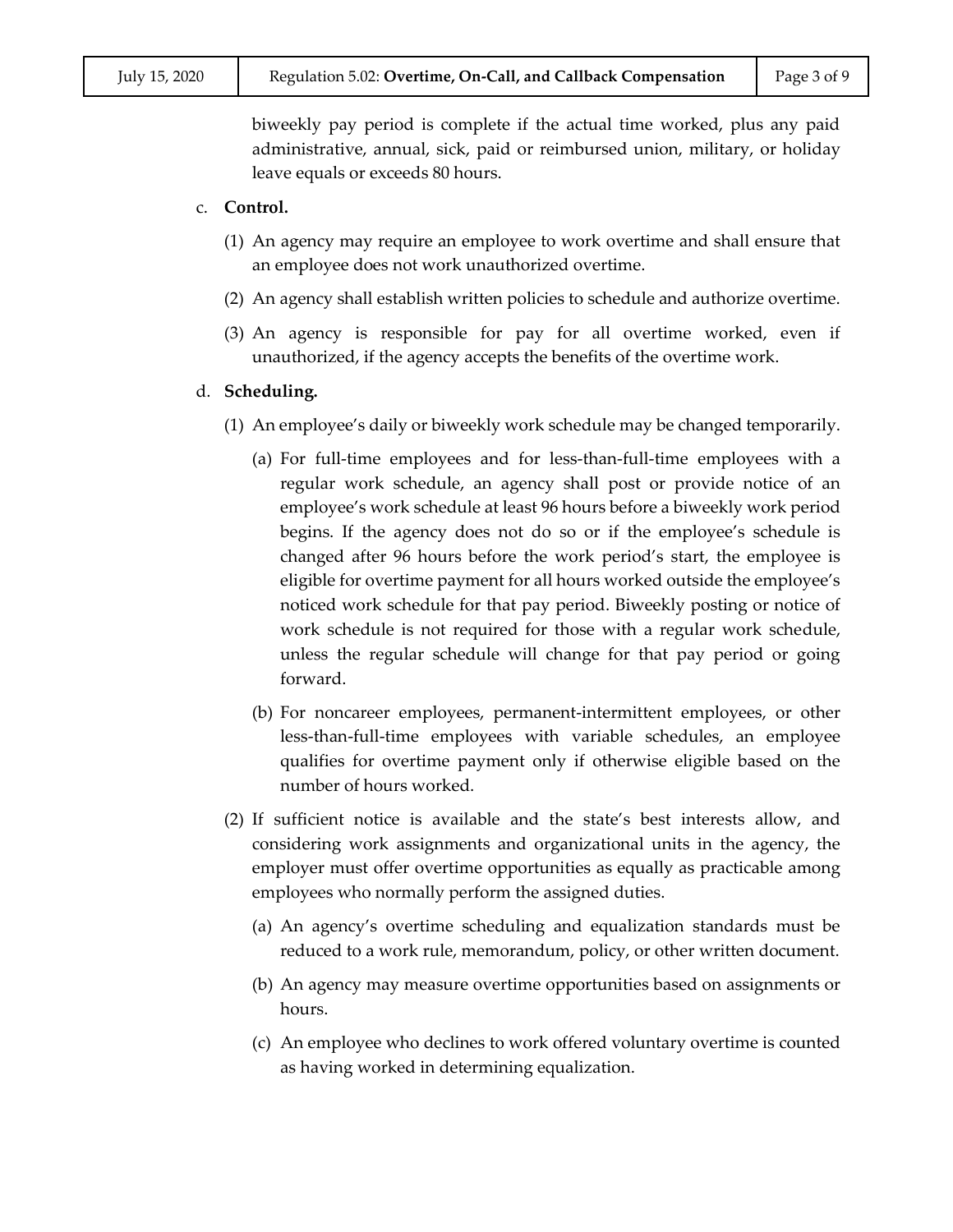- (d) If enough employees normally performing the duties do not volunteer, the agency may offer overtime to other employees qualified to do the work. If enough employees do not volunteer or if there is an emergency, the agency may mandate overtime.
- (e) An agency may equalize voluntary and mandated overtime separately or in coordination. An agency may consider voluntary overtime worked when determining equalization for mandating overtime. An agency may limit voluntary overtime during an equalization period for employees who renege on a voluntary overtime opportunity.
- (e) When appointed to a position, an employee may be treated as having been offered the same amount of overtime as the active employee then with the fewest opportunities offered.
- (f) After an extended leave, a returning employee may be treated as having been offered the same amount of overtime as the active employee then with the fewest opportunities offered, if more than the returning employee's overtime offered during the equalization period.
- (g) Unless an agency establishes a different period, overtime equalization is evaluated based on overtime opportunities over a calendar year. In any grievance over overtime equalization, relief is limited to subsequent overtime opportunities.
- (h) An agency may exclude overtime by employees held over to complete specific work in progress in overtime equalization considerations.
- (i) An agency may establish different overtime-equalization policies for different classes of employees for legitimate business reasons based on broad occupational or organizational categories.
- e. **Timekeeping.** An agency shall maintain positive timekeeping records for all eligible employees with the total number of hours worked and leave hours used each day.
- f. **Timeliness.** The employer shall make a good-faith effort to pay for overtime on the payday for the biweekly work period when worked.
- g. **Compensatory Time.**
	- (1) With the employer's approval, an employee may request to accrue compensatory time at the overtime rate instead of receiving payment for overtime, if agreed to before the work is performed.
	- (2) An agency may adopt an accrual limit of up to 240 hours of compensatory time. For an employee engaged in public-safety, emergency-response, or seasonal activity, an agency may adopt an accrual limit of up to 480 hours.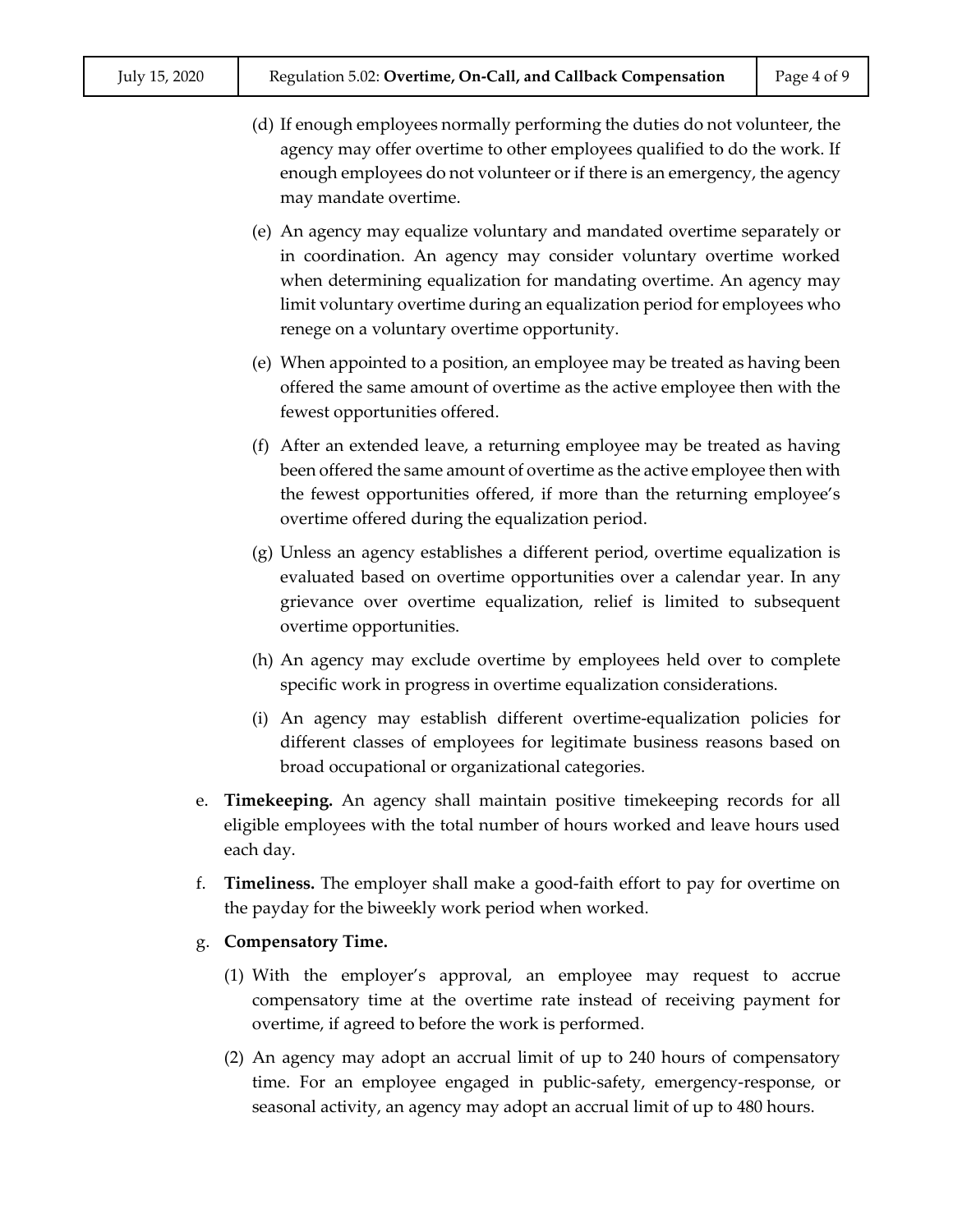- (a) Public-safety activity refers to employees who enforce laws, maintain peace and order, have the power to arrest, and had or are undergoing specialized training. It includes security personnel in correctional facilities.
- (b) Emergency-response activity refers to rescue work and ambulance services.
- (c) Seasonal activity refers to work during lengthy regular recurring periods of significantly increased demand.
- (3) When compensatory time is approved, the employee is paid for all premiums (e.g., shift, hazard except T-rate and G-rate, etc.) due for overtime hours worked at the overtime rate.
- (4) With the employer's approval, an employee may request a work-schedule adjustment within the week instead of accumulating overtime. Adjustments are not allowed for employees working in hospitals and residential-care facilities.

#### h. **Scheduling Compensatory Time.**

- (1) Compensatory time is used at the employee's convenience subject to supervisory approval based on criteria for using annual leave. The employer shall honor a request for compensatory-time use, unless it would be unduly disruptive.
- (2) Compensatory time must be used before annual leave, unless an employee at the accumulation cap would lose annual leave.
- (3) If an employee has not used accrued compensatory time during the fiscal year when accrued, the employee may be paid for the unused compensatory time at the higher of the base rate or the average base rate during the last three years. Accrued compensatory time that is not paid off is carried forward to the next fiscal year.
- (4) Unused accrued compensatory time of an employee who resigns, retires, is dismissed, moves to another agency, or is laid off is paid at the higher of the base rate or the average base rate during the last three years. This does not apply to temporary layoffs.
- (5) Accrued compensatory time cannot be frozen.
- 3. **On-Call.**
	- a. **Rate.** Employees scheduled for on-call duty are paid at the rate of one hour of straight-time pay for each five hours of on-call duty.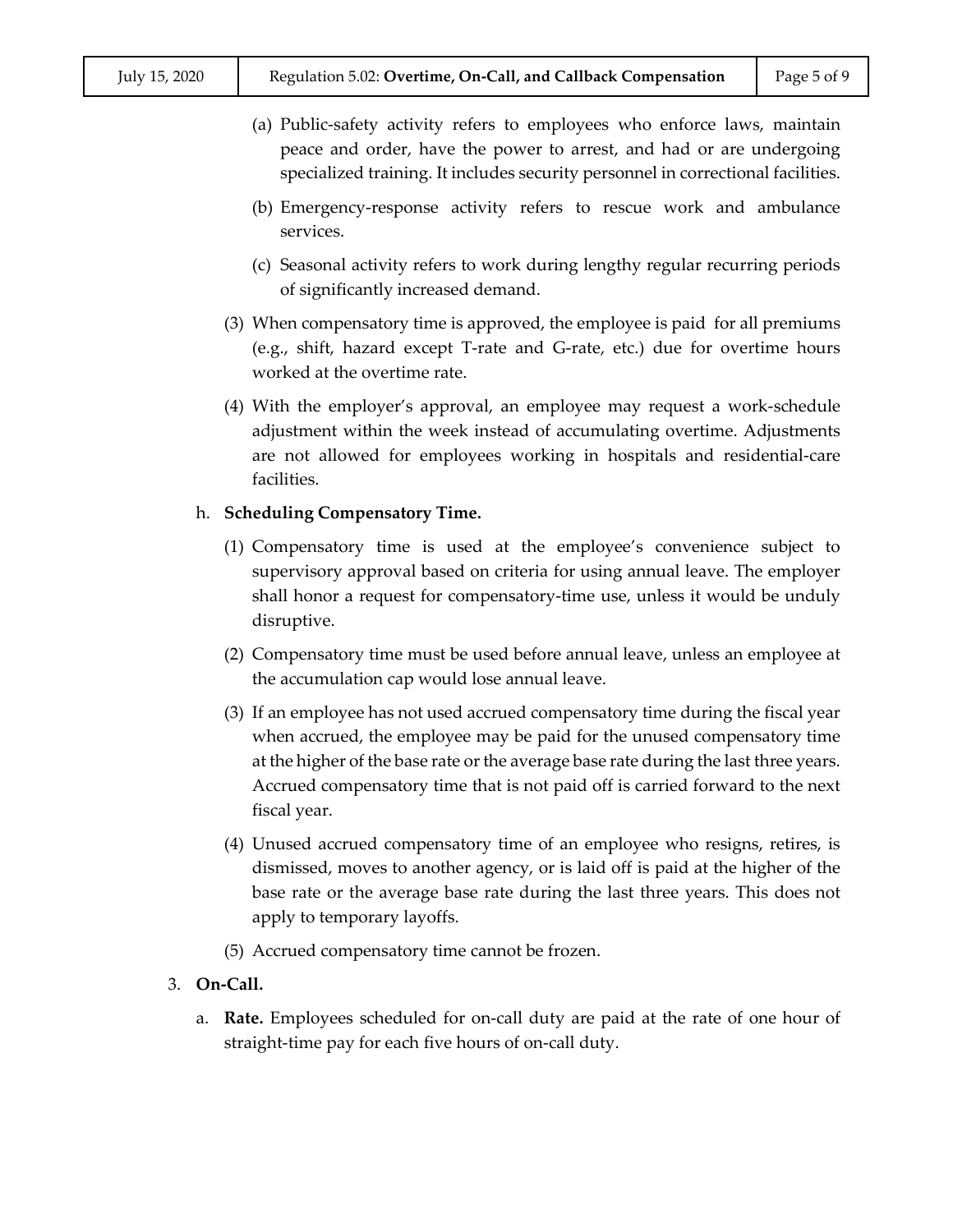- b. **Basis.**
	- (1) On-call is the scheduled state of availability to return to duty, work-ready, within a specified time period. General availability as backup to working personnel if an extreme emergency occurs is not on-call.
	- (2) An employee actually required to return to duty is compensated under the regulations on callback for hours actually worked or for which payment is required under § 3.A.4.
	- (3) An employee is not paid on-call pay for regularly scheduled duty hours or while on paid authorized leave.
- c. **Control.**
	- (1) The employer may require an employee to be on-call as needed in the manner most advantageous to the employer and consistent with the requirements of state employment and the public interest.
	- (2) An agency must establish written policies to authorize and pay on-call time.
- d. **Scheduling.** An employee scheduled by an agency for on-call duty shall remain available through a pre-arranged means of communication. An employee on oncall duty who is unavailable when contact is attempted or cannot report, work ready, to duty within the prescribed time is ineligible for on-call pay for that date and may be disciplined.
- e. **Timekeeping.** An agency shall maintain positive timekeeping records for all eligible employees with the total number of hours worked and leave hours used each day. Work-schedule adjustments cannot be made based on on-call time.
- f. **Method of Payment.** The employer cannot award compensatory time in lieu of payment for on-call time.
- g. **Timeliness.** The employer shall make a good-faith effort to pay for on-call duty on the payday of the pay period of the duty.
- h. **Overtime Impact.** Pay earned for on-call time is included in the regular rate for overtime premium computation, but hours on-call are not.

#### 4. **Callback.**

- a. **Rate.**
	- (1) Full-time employees called back to duty are paid at the overtime rate established in § 3.A.2.a.
	- (2) Less than full-time employees are compensated at straight-time rates, unless callback hours worked qualify for overtime under § 3.A.2.b(1).
- b. **Basis.**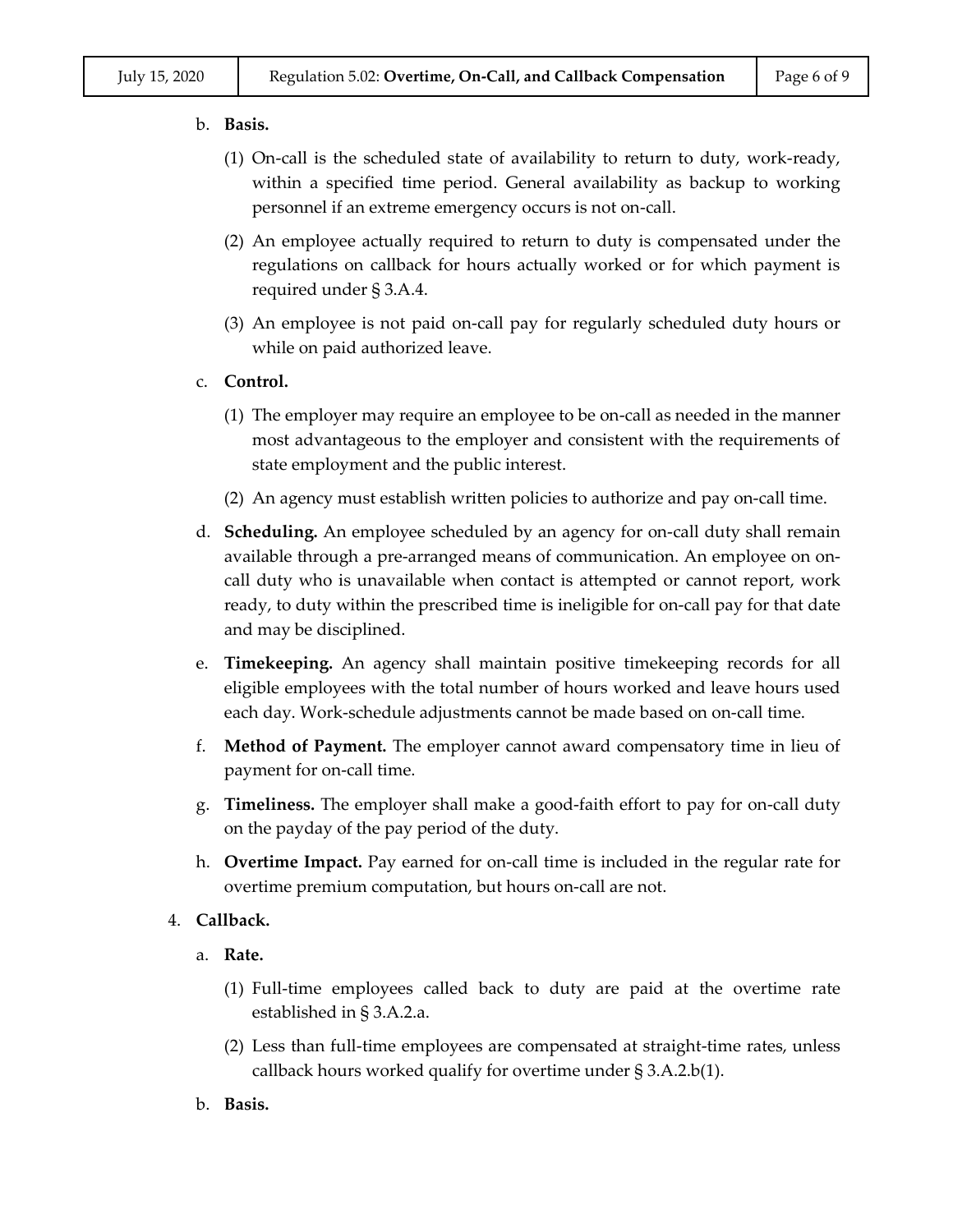- (1) Employees contacted to report to duty outside their normal working hours receive a minimum of three hours of pay, except that employees are compensated for the actual time worked if (a) called back to duty within three hours of their regular starting time or (b) the callback duty exceeds three hours.
- (2) Employees on on-call status are not paid on-call pay for callback-duty hours.
- c. **Control.**
	- (1) The employer may call an employee back to duty and schedule necessary callback duty in the manner most advantageous to the employer and consistent with the requirements of state employment and the public interest.
	- (2) An agency must establish written policies to authorize and pay callback duty.
- d. **Timekeeping.** An agency shall maintain positive timekeeping records for all eligible employees with the total number of hours worked and leave hours used each day.
- e. **Timeliness.** The employer shall make a good-faith effort to pay for callback duty on the payday of the pay period when worked.

## **B. Ineligible Employees.**

- 1. Employees in classifications with the eligibility code of "Y" are ineligible for overtime. Ineligible is represented as "exempt" in HRMN.
- 2. **Work Schedules.**
	- a. **Scheduling and Control.**
		- (1) Work schedules for ineligible employees are established by the agency. Employees are normally present during the regular course of the workday, but demands may vary by pay period. Absences without charge to leave credits may be granted for any period of time, if the agency certifies that the employee has completed the equivalent of a full pay period.
		- (2) An agency can instead adopt a formalized compensatory-time plan for ineligible employees. If a plan is used, the following conditions must be met:
			- (a) Sick, annual, and paid or reimbursed union leave used in the work period cannot count toward eligibility to accrue compensatory time.
			- (b) The employee is paid for all premiums (e.g., shift, hazard except P-rate, etc.) due for the overtime worked.
			- (c) The agency must maintain positive timekeeping records for all covered employees with the total number of hours worked and leave hours used each day.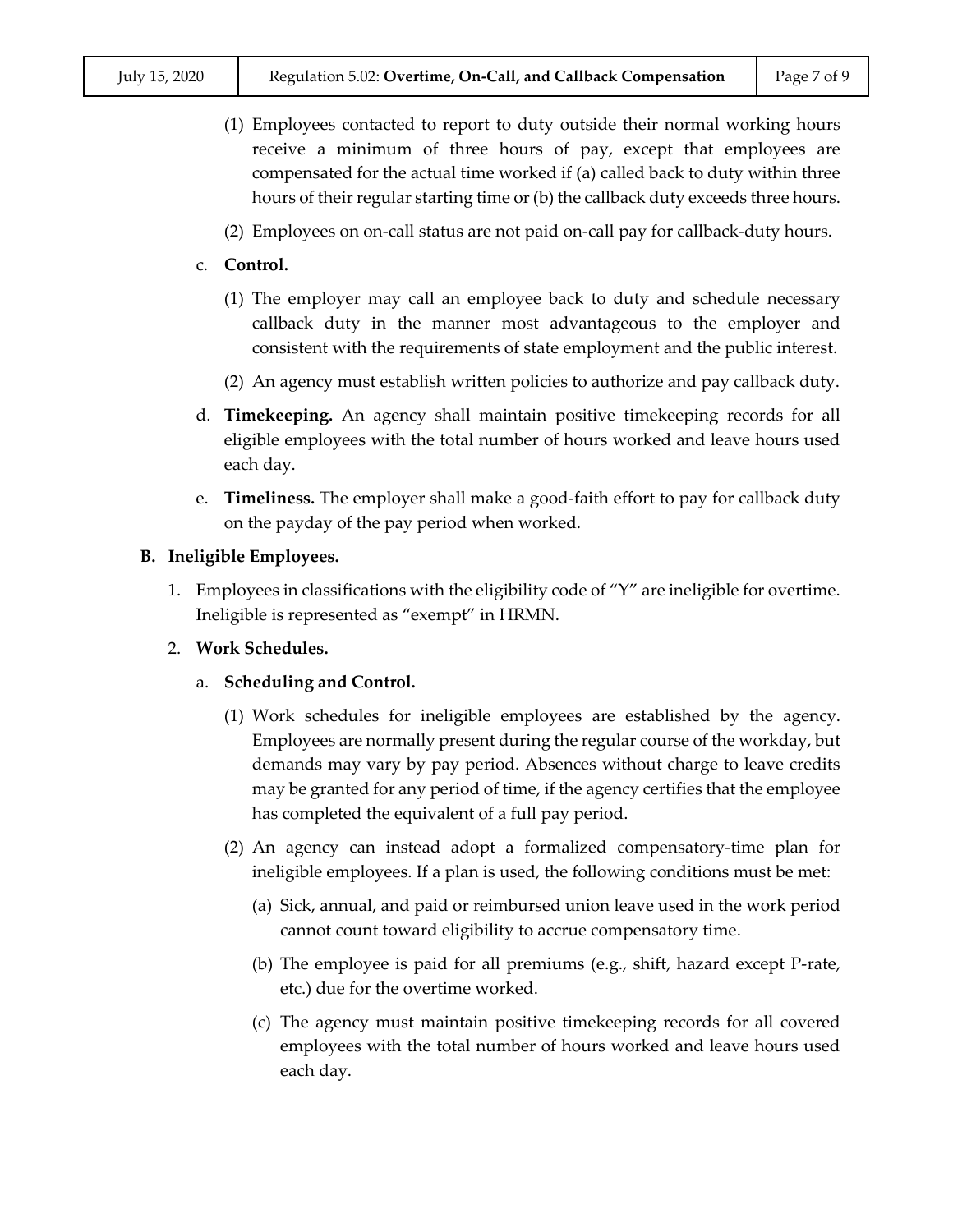- (d) Compensatory time is used at the employee's convenience subject to supervisory approval based on criteria applicable to using annual leave.
- (e) Compensatory time must be used before annual leave, unless an employee at the accumulation cap would lose annual leave.
- (f) Ineligible employees cannot be paid for unused compensatory accruals, except as provided in rule 5-4.6.
- (g) Employees in the Senior Executive Service and ECP Group 4 cannot accrue compensatory time, except as provided in rule 5-4.6.
- b. **Overtime.** An agency must obtain prior approval from Civil Service to compensate ineligible employees for overtime hours worked.
	- (1) Agency requests to pay overtime to ineligible employees must be submitted to Civil Service.
	- (2) Overtime approval requests must contain the employee's name, ID number, classification, and position code and a justification, beginning date, and end date. The request must also contain the criteria to pay overtime if other than for time worked in excess of 40 hours in a week.
	- (3) Employees working an alternative work schedule have an 80-hour biweekly work period, if this minimizes overtime eligibility (e.g., an employee normally scheduled to work 45 hours in the first week and 35 hours in the second week of a pay period does not qualify for overtime for normally assigned hours.)
	- (4) Sick, annual, and paid or reimbursed union leave used in the work period cannot count toward the threshold for overtime eligibility.
	- (5) If approval is granted to pay overtime, the employee is paid at a premium rate determined as follows:
		- (a) If the employee's hourly rate is less than the highest rate of eligible employees, the overtime rate is 1.5 times the employee's regular rate.
		- (b) If the employee's hourly rate is greater than the highest rate of eligible employees, the overtime rate is the greater of straight time or 1.5 times the highest rate of eligible employees.
		- (c) If the employee's work assignments result in premiums being added to the base rate (e.g., shift differential, P-rate, etc.), the overtime rate is adjusted by the amount of the premium in the same proportion.
- 3. **On-Call.** An agency must obtain prior approval from Civil Service to compensate ineligible employees for on-call duty under special circumstances.
	- a. Requests to pay on-call pay to ineligible employees must address the following: